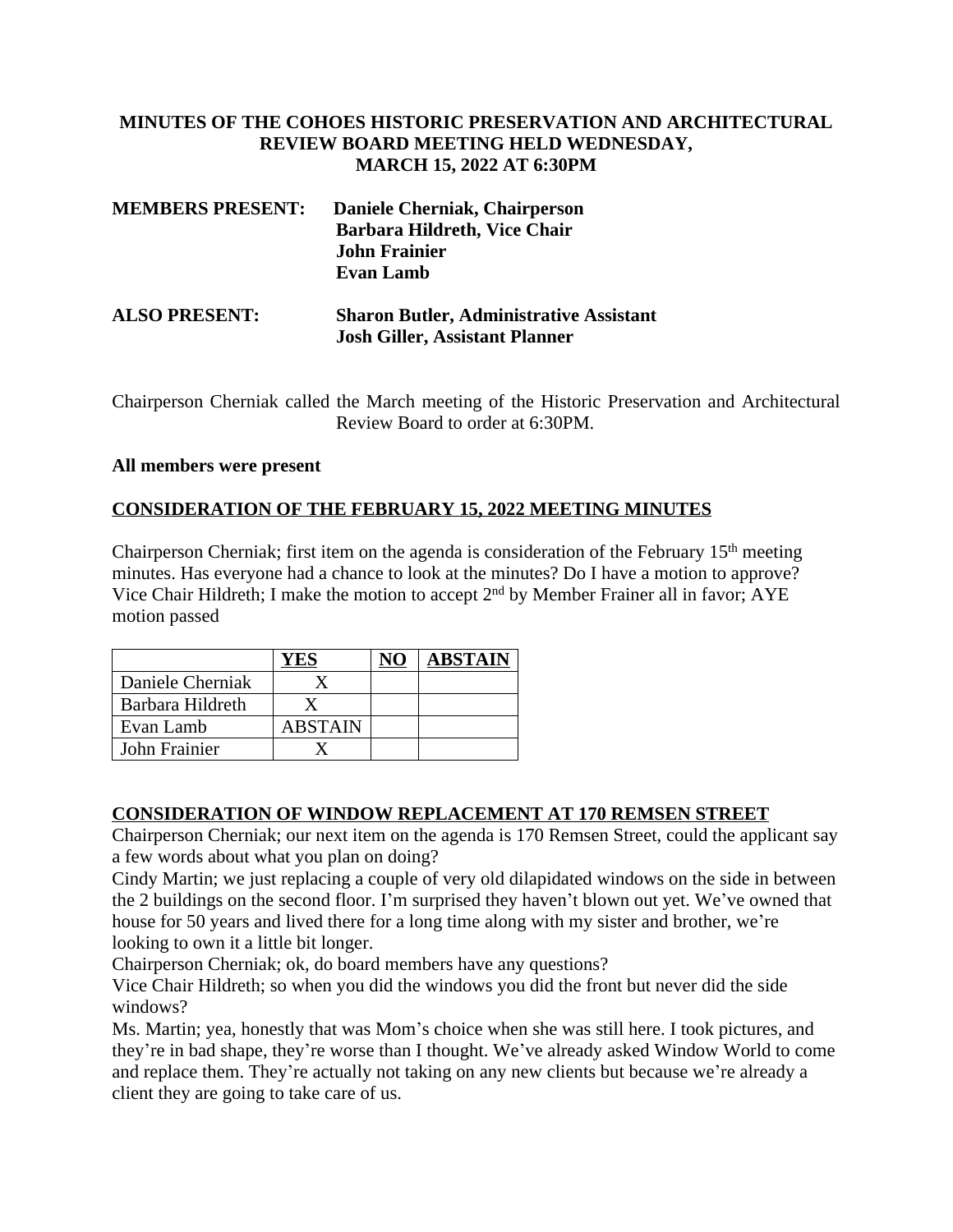Chairperson Cherniak; so just the windows you're not replacing the lentils or anything else? Ms. Martin; we're not changing anything around the windows, just inserting new windows. Chairperson Cherniak; any other questions? Do I have a motion to accept this application? Member Frainer made the motion 2<sup>nd</sup> by Member Lamb all in favor the motion carried.

|                  |  | <b>ABSTAIN</b> |
|------------------|--|----------------|
| Daniele Cherniak |  |                |
| Barbara Hildreth |  |                |
| Evan Lamb        |  |                |
| John Frainier    |  |                |

# **CONSIDERATION OF EXTERIOR RENOVATIONS TO 45 JOHNSTON AVENUE**

Chairperson Cherniak; our next item on our agenda is 45 Johnston Avenue would you like to say a few words?

Sharon; please introduce yourselves

Peter Tryon and partner Ron Stein

Mr. Tryon; we are looking to revitalize restore 45 Johnston Avenue which is the former St. Agnes school. Looking to preserve as much as we can, point re-sure the brick, replace the windows with Anderson Historic windows refurbish all the wood doors and bring life into this building that is much needed.

Vice Chair Hildreth; are these apartments?

Mr. Tryon; yes we're converting the interior to apartments the plan is for 16 residential dwellings  $2 - 2$  bedroom and  $14 - 1$  bedroom.

Mr. Stein; I'm going to jump in. On the rendering that we proposed, the one thing that we couldn't get done right away was the front. We're keeping the, as much as possible the look and feel, we're keeping the statue and keeping the placard

Chairperson Cherniak; so you will, that was a concern

Mr. Stein; oh yeah we will be keeping it all

Chairperson Cherniak; ok

Mr. Stein; I was going to write it in but I thought it would be easier to just discuss it Chairperson Cherniak; ok because that was a question I had

Mr. Tryon; and the placard will be keeping the name and date as well and the statue all staying Chairperson Cherniak; ok

Mr. Stein; and the top which is there, we're going to keep exactly the top (shown on the picture in boards packet) Those, what I call the top pylons they weigh to much for anybody to handle so we're going to have a crane come and lift them up clean up underneath and reset them. Which is much more work but is better than putting new caps on. They don't make them like that anymore. And the only change that we are making on the outside is the other side where the garage is because we want to make a door entrance for the basement apartment to make is accessible. It just in such bad shape (applicant showed board on the pictures) we are keeping this the front entrance, keep the back side entrance. What we're going to do here, is make it more usable for the ADA, there will be a ramp and then a ramp down where that driveway is.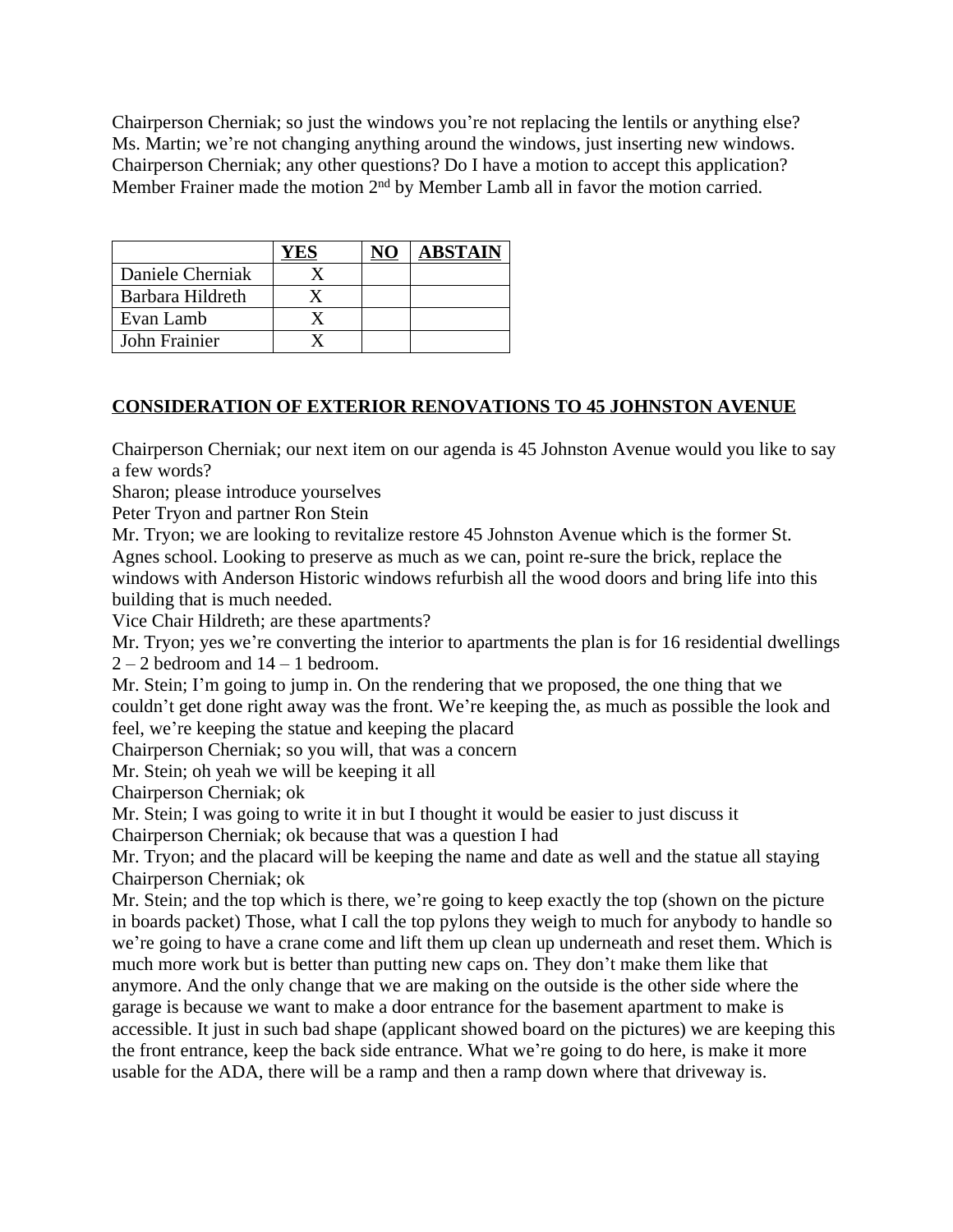Chairperson Cherniak; an you will be redoing those windows, because that happened before anyone came to this board

Mr. Tryon; yes exactly what you see there. We assumed those were put in without coming before you.

Chairperson Cherniak; that's excellent to restore that so it matches with the other ones. Mr. Stein; what I found out this morning was 10 months wait for the windows and 120% cost increase. We're doing 3 other historical projects, one is ground up so that is a lot of planning and dealing with historical board in Albany. The old Ralph's in Albany Red's on Madison that one we just did. There's apartments above and we are restoring that back to the 1930's, it's an 1870 building. And then we did a couple of other buildings on Madison so we're working with the City the State and the Federal on a lot of these. We are trying to develop a relationship here and this building has been sitting there for so long and that neighborhood…I look at it as you fix it, it goes this way you don't fix it, it goes the wrong way. I think it's a great project, it's not cheap and we came before the IDA and we need help

Chairperson Cherniak; and we want to preserve these buildings, it's just to bad you weren't here several years ago when Keaveny was vacant.

Mr. Stein; we are looking at doing some other projects here in town, so we're open Chairperson Cherniak; the Baptist church at the end of White Street

Mr. Stein; one project at a time… One of the benefits we have, is we have experience with these projects, we understand the cost to it and the time it takes. The interior we're trying to keep the walls where we can.

Vice Chair Hildreth; yes that would be good

Mr. Stein; we're looking at doing jut outs, putting steel at the top but keeping the whole wall in order to add amenities like we want each unit to have a washer and dryer

Vice Chair Hildreth; wow that will be nice

Mr. Stein; we want these to be nice and the rents aren't crazy, they'll be about \$1,200 to \$1,300 for the one bedroom and \$1,600-\$1,800 for the two bedroom. There's only  $2 - 2$  bedroom and that's in the basement. We're hoping, what we found is on the ADA side that is accessible because you don't have to go upstairs and we found that single people have been taking those 2 bedrooms like that because they work from home and they want in and out of the building easily. So we've seen this before and we're trying to make it happen here.

Vice Chair Hildreth; what are you doing for parking?

Mr. Stein; so we've worked with the City quite a bit. We had 3 proposals, well 2 proposals. We had 1 proposal that we could put 16, we're supposed to put one for one according to the code, we designed outside on the street to put 16 parking spaces, with that said the street size shrinks and across the street they would lose parking spots, so that didn't really help. So then City asked us to go ahead and propose no parking but fix the curbs to make it look like Remsen Street, now we have a design where it looks like that with the trees and the brick. We presented that last night, with that said we're open to a 3<sup>rd</sup> design that's a hybrid and trying to figure it out where you get some spots but not cut off the street, we can't change the, on the corner there a drain that the DEC doesn't want to change. We were going to add 2 new ones but they didn't like that because it collects to much water. So last night the planning board is in favor of the option of no parking but they want to see if there is a hybrid where we can get a little bit of positive out of it, so we're going to work with planning and figure out what's right. If there's not parking we know how to market that, if there's one for one that obviously better for us and everybody else but not if it takes away spots across the street.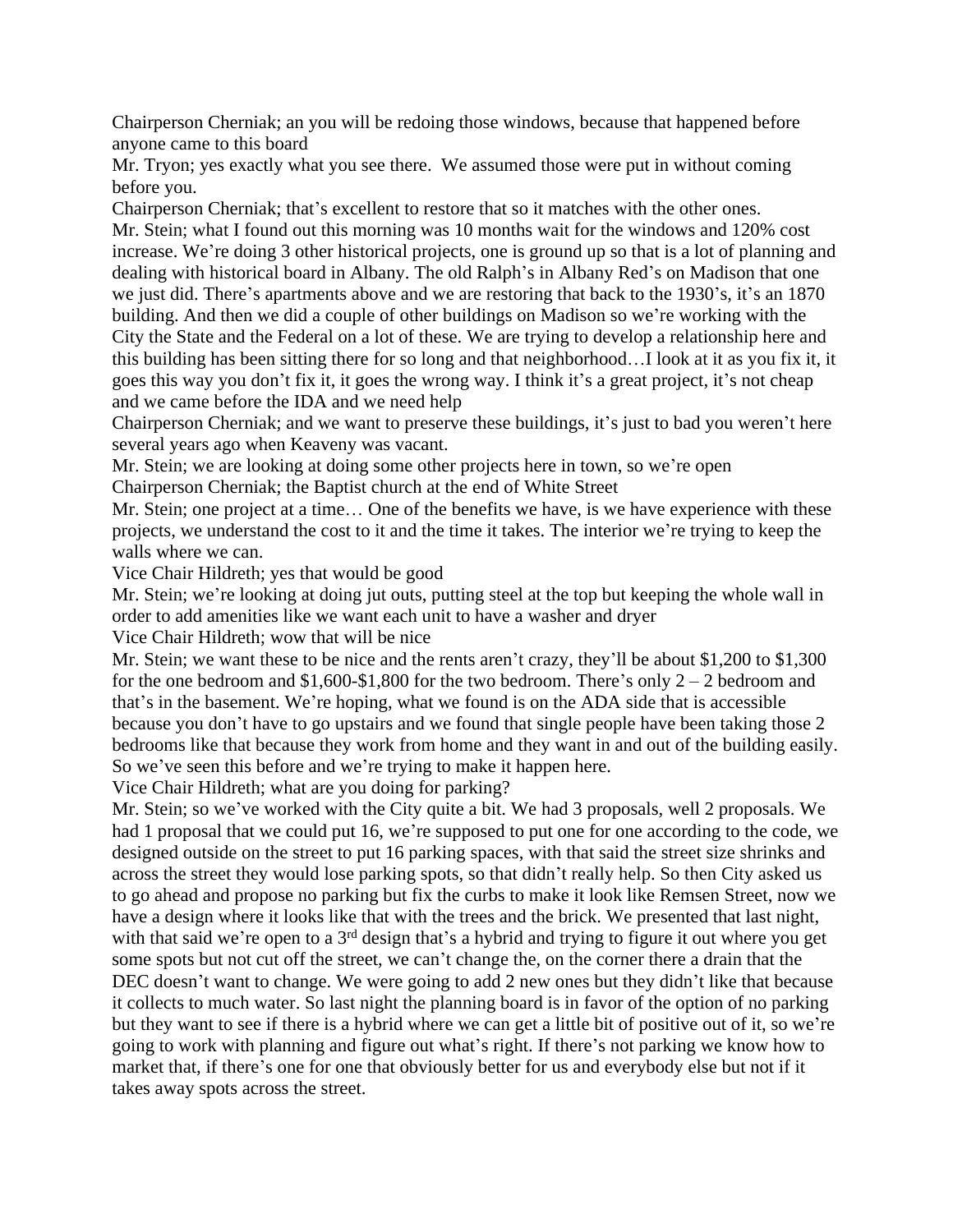Vice Chair Hildreth; and right on the corner is a CDTA bus stop

Mr. Stein; with other Cities you don't have to do one for one, but I think here it was looked at it more holistically and what's right for everyone. And there are, we've been there many, many times, day, night, right after work, those spots aren't used right now. There's almost 11 or 12 spots right out front. So if we utilize out front and make nice lines and if there's 12 spots for 16 units, I think it will be fine. You always have 60-70% that have cars at most so there's still 30% that don't.

Chairperson Cherniak; and there's spaces up the street too.

Mr. Stein; yes up street there's spots and at the church lot, there's nobody at the church lot. I guess it's busy when they have activities.

Vice Chair Hildreth; well, the dance studio, when they have dance people park there.

Mr. Stein; right, but I'm saying at this time, so I think it's pretty manageable. We're open to a 3rd hybrid option but we'll find out.

Vice Chair Hildreth; this is going to be exciting, I'm really happy about this.

Chairperson Cherniak; so you're going to keep the same…

Mr. Stein; everything is going to look like this

Chairperson Cherniak; what about this door (on picture) what is that

Mr. Stein; it's a double door that looks like sort of same carving of the windows, it's going to match the windows. Both doors are going to open so you can get furniture in there, but then one will be permanently locked with the interior lock. We have security, it'll be key fob entry and cameras everywhere. Every building that we do, has a security cameras and they are accessible by the police, they have straight access to the cameras 24/7. And the cameras outside can pick up license plates.

Chairperson Cherniak; it can definitely be a selling point for people. So with this door what are you going to be doing with it?

Mr. Stein; we're going to restore it.

Chairperson Cherniak; so you are going to make it look like …

Mr. Stein; I think what we're going to do is probably have a door like this (on picture) because I don't like a door without any glass that you can see through. And this may or may not open but we don't need it to, I think just one solid door with a look and feel like this, make it the same color but just have a window, not big just a window to see out.

Chairperson Cherniak; it should be something compatible because that is obviously not original to the building.

Mr. Stein; we're waiting to see what we can get and we can come back

Chairperson Cherniak; that will be good for you to come back and show us what you're getting. So you'll be doing work on all the brick, I mean there's places where....

Mr. Stein; you think it's bad? Yes we'll repoint and repair brick where needed. We're ready to go with this.

Chairperson Cherniak; ok any other questions from the board? Ok do I have a motion to approve the project?

Member Lamb; I make the motion

Chairperson Cherniak; so there's a stipulation that the St. Agnes church sign and everything at that entrance will remain

Mr. Stein; it will all remain

Chairperson Cherniak; do I have a 2<sup>nd</sup>?

Vice Chair Hildreth; I'll 2nd all in favor, motion carried.